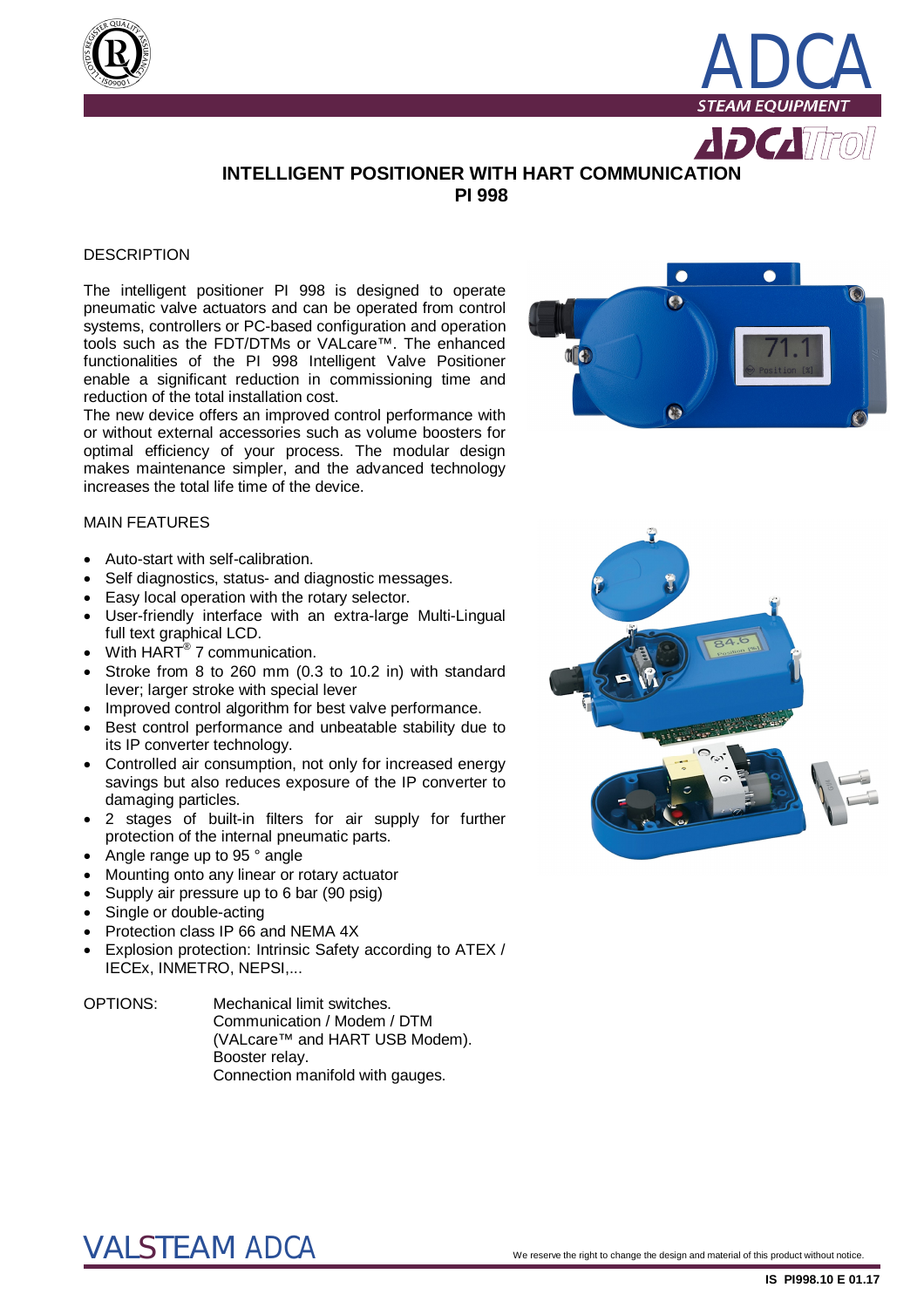



### **DIMENSIONS (mm and inches)**







| <b>TECHNICAL DATA</b>                                       |                                                                                                      |
|-------------------------------------------------------------|------------------------------------------------------------------------------------------------------|
| <b>INPUT SIGNAL</b>                                         |                                                                                                      |
| Input signal range                                          | 420 mA. Two wire system                                                                              |
| Operating range                                             | 3.6 to 21.5 mA                                                                                       |
| Input signal voltage limits                                 | DC 1236 V (unloaded)                                                                                 |
| Load                                                        | 420 Ohms, 8.4 V at 20 mA                                                                             |
| Input impedance                                             | $Z=320$ Ohms for ac voltage 0.5 to 10kHz with < 3 dB non-linearity                                   |
| Communication                                               | HART <sup>®</sup> 7                                                                                  |
| <b>AIR SUPPLY</b>                                           |                                                                                                      |
| Supply air pressure                                         | 1.4 to 6 bar (20 to 87 psig)                                                                         |
| Output to actuator                                          | 0 to ~100% of the air supply pressure (up to 5.5 bar at 6 bar air supply pressure)                   |
| Air supply <sup>1)</sup>                                    | According to ISO 8573-1: Solid particle size and density class 2; Oil rate class 3                   |
| <b>PNEUMATIC PERFORMANCE - AIR FLOW</b>                     |                                                                                                      |
| Single acting                                               | To pressurize actuator:<br>B0S: 4 Nm3/h at 1.4 bar; 7 Nm3/h at 3 bar; 14 Nm3/h at 6 bar              |
|                                                             | To vent actuator:<br>B0S: 2.7 Nm3/h at 1.4 bar; 5 Nm3/h at 3 bar; 10 Nm3/h at 6 bar                  |
| Double acting                                               | To pressurize actuator:<br>C0S: 3.5 Nm3/h at 1.4 bar; 5 Nm3/h at 3 bar; 10 Nm3/h at 6 bar            |
|                                                             | To vent actuator:<br>C0S: 2.5 Nm3/h at 1.4 bar; 3.75 Nm3/h at 3 bar; 7.5 Nm3/h at 6 bar              |
| <b>PNEUMATIC PERFORMANCE - AIR CONSUMPTION<sup>2)</sup></b> |                                                                                                      |
| Single acting                                               | For 0% of input signal:<br>B0S: <0.1 Nm3/h at 1.4 bar; <0.1 Nm3/h at 3 bar; <0.1 Nm3/h at 6 bar      |
|                                                             | For 100% of input signal:<br>B0S: 0.175 Nm3/h at 1.4 bar; 0.250 Nm3/h at 3 bar; 0.400 Nm3/h at 6 bar |
| Double acting                                               | For 0% of input signal:<br>C0S: <0.1 Nm3/h at 1.4 bar; <0.1 Nm3/h at 3 bar; <0.1 Nm3/h at 6 bar      |
|                                                             | For 50% of input signal:<br>C0S: <0.215 Nm3/h at 1.4 bar; 0.335 Nm3/h at 3 bar; 0.570 Nm3/h at 6 bar |
|                                                             | For 100% of input signal:<br>C0S: 0.175 Nm3/h at 1.4 bar; 0.250 Nm3/h at 3 bar; 0.400 Nm3/h at 6 bar |
| <b>TRAVEL RANGE</b>                                         |                                                                                                      |
| Stroke range                                                | 8 to 260 mm (with standard feedback levers; special levers on request)                               |
| Rotation angle range                                        | Up to 95° angle without mechanical stop                                                              |
| <b>RESPONSE CHARACTERISTIC 3)</b>                           |                                                                                                      |
| Sensitivity                                                 | < 0.1% of travel span                                                                                |

# VALSTEAM *ADCA* We reserve the right to change the design and material of this product without notice.